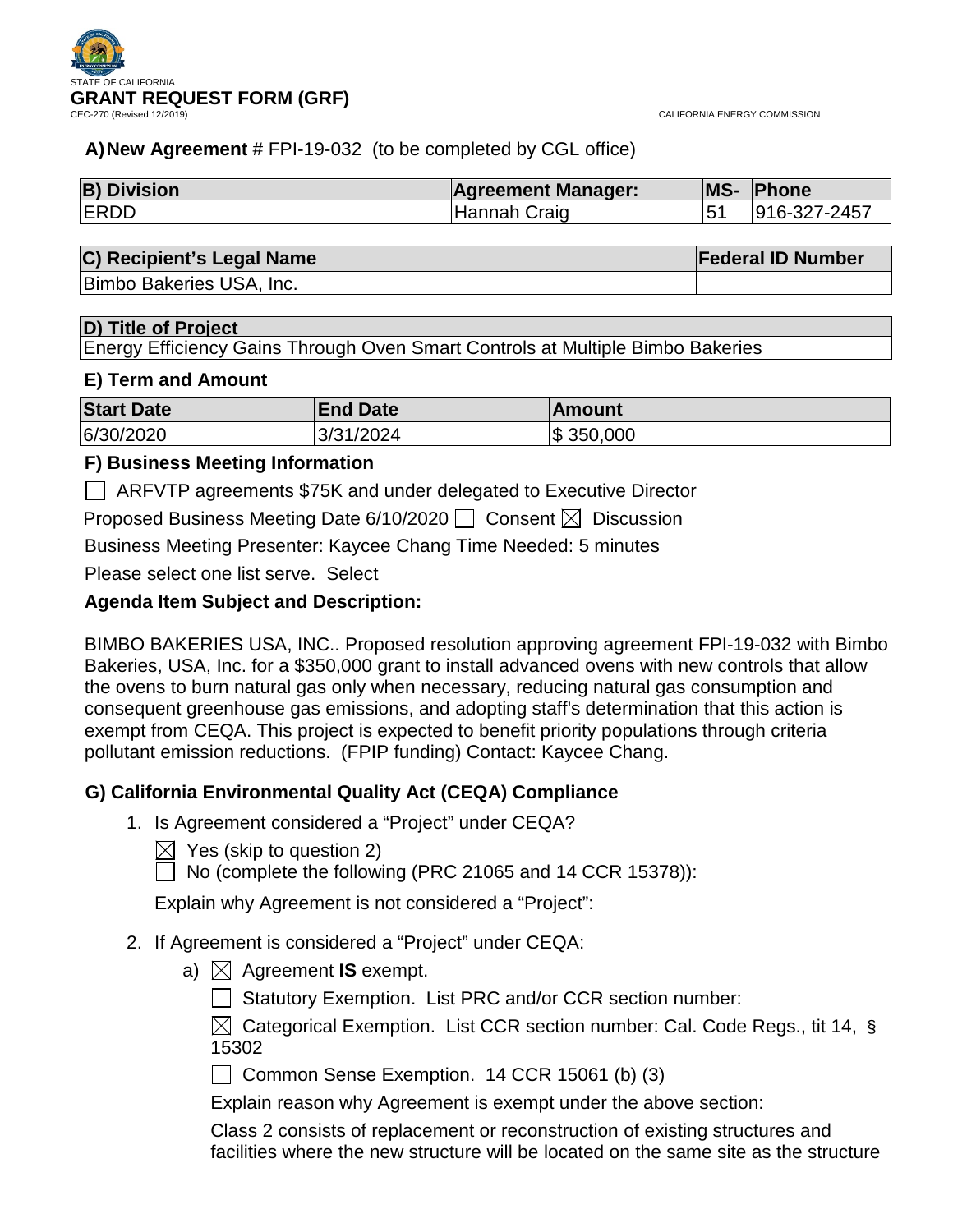

CALIFORNIA ENERGY COMMISSION

replaced and will have substantially the same purpose and capacity as the structure replaced. This project will involve the replacement of existing ovens with new ovens at two existing facilities. This project will not change the purpose or increase the capacity of the ovens in the baking facilities, and is expected to decrease emissions of local air pollutants.

b) Agreement **IS NOT** exempt. (consult with the legal office to determine next steps)

Check all that apply

 $\Box$  Initial Study

| | Negative Declaration

Mitigated Negative Declaration

Environmental Impact Report

Statement of Overriding Considerations

# **H) List all subcontractors (major and minor) and equipment vendors:** (attach additional sheets as necessary)

| Legal Company Name:  | <b>Budget</b> |
|----------------------|---------------|
| Cascade Energy, Inc. | œ<br>D        |
|                      |               |

# **I) List all key partners: (attach additional sheets as necessary)**

| ame:<br>במם ו<br>∴nr<br>. .<br>$\overline{\phantom{0}}$ |  |
|---------------------------------------------------------|--|
|                                                         |  |

# **J) Budget Information**

| <b>Funding Source</b> | <b>Funding Year of</b><br>Appropriation | <b>Budget List</b><br><b>Number</b> | Amount    |
|-----------------------|-----------------------------------------|-------------------------------------|-----------|
| <b>GGRF</b>           | $18 - 19$                               | 301.002AB                           | \$350,000 |
|                       |                                         |                                     |           |

R&D Program Area: EERO: FPIP TOTAL: \$350,000

Explanation for "Other" selection

Reimbursement Contract #: Federal Agreement #:

# **K) Recipient's Contact Information**

# **1. Recipient's Administrator/Officer**

Name: Christopher Wolfe

Address: 500 Hanover St

City, State, Zip: Northumberland, PA 17857-1008

Phone: 570-473-4814

E-Mail: Chris.wolfe@grupobimbo.com **2. Recipient's Project Manager**

Name: Christopher Wolfe Address: 500 Hanover St City, State, Zip: Northumberland, PA 17857-1008 Phone: 570-473-4814 E-Mail: Chris.wolfe@grupobimbo.com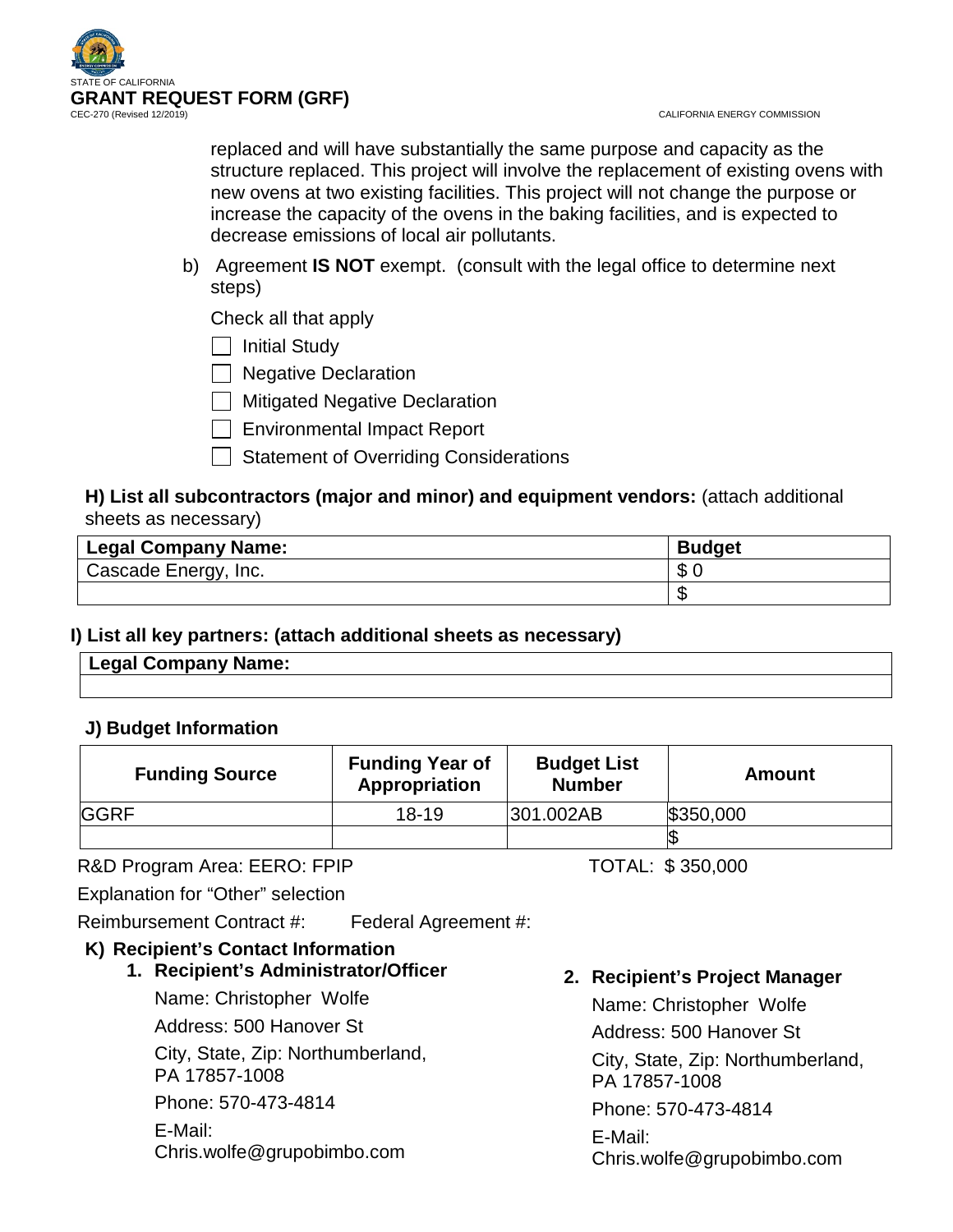

|                        | L) Selection Process Used                             |             |          |
|------------------------|-------------------------------------------------------|-------------|----------|
|                        | Competitive Solicitation Solicitation #: GFO-19-901p2 |             |          |
|                        | First Come First Served Solicitation Solicitation #:  |             |          |
|                        | M) The following items should be attached to this GRF |             |          |
| 1.                     | Exhibit A, Scope of Work                              |             | Attached |
| 2.                     | Exhibit B, Budget Detail                              |             | Attached |
| 3.                     | CEC 105, Questionnaire for Identifying Conflicts      |             | Attached |
| 4.                     | <b>Recipient Resolution</b>                           | N/A         | Attached |
| 5.                     | <b>CEQA Documentation</b>                             | N/A         | Attached |
|                        | <b>Agreement Manager</b>                              | <b>Date</b> |          |
| Office Manager         |                                                       | <b>Date</b> |          |
| <b>Deputy Director</b> |                                                       | <b>Date</b> |          |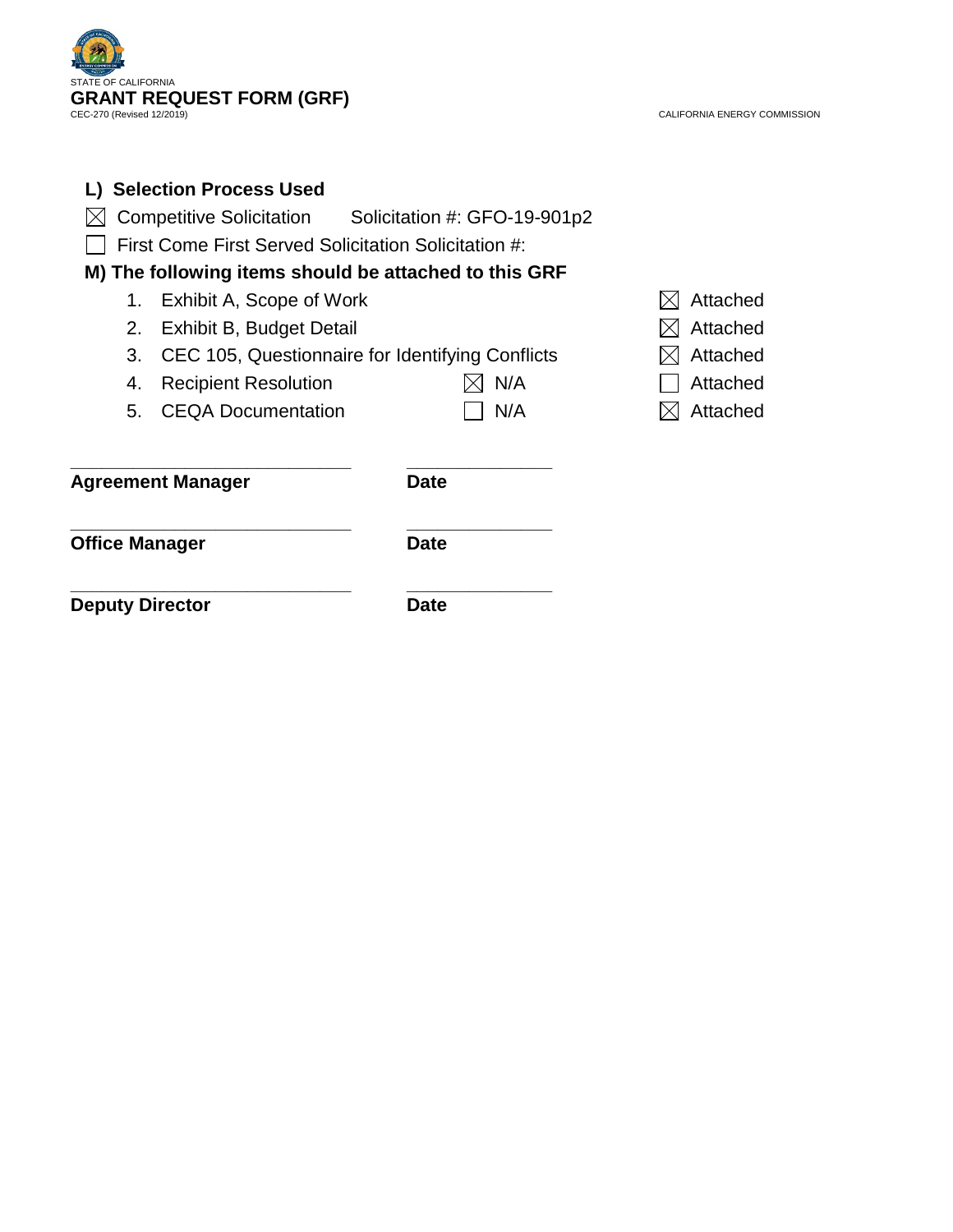### **I. TASK ACRONYM/TERM LISTS**

#### **A. Task List**

| Task # | $\mathsf{CPR}^1$ | <b>Task Name</b>                           |
|--------|------------------|--------------------------------------------|
|        |                  | <b>General Project Tasks</b>               |
|        |                  | Site Preparation and Equipment Procurement |
|        |                  | <b>Equipment Installation</b>              |
|        |                  | Measurement and Verification               |
|        |                  | Technology/Knowledge Transfer Activities   |

#### **B. Acronym/Term List**

| <b>Acronym/Term</b> | <b>Meaning</b>                      |
|---------------------|-------------------------------------|
| <b>CAM</b>          | <b>Commission Agreement Manager</b> |
| CAO                 | <b>Commission Agreement Officer</b> |
| CPR                 | <b>Critical Project Review</b>      |
| M&V                 | Measurement and Verification        |
| Recipient           | Bimbo Bakeries USA, Inc.            |

#### **II. PURPOSE OF AGREEMENT, PROBLEM/SOLUTION STATEMENT, AND GOALS AND OBJECTIVES**

### **A. Purpose of Agreement**

The purpose of this Agreement is to fund the installation of new energy efficient and digitallycontrolled industrial oven burners at two of the Recipient's facilities to reduce natural gas consumption and consequent greenhouse gas emissions. Natural gas consumption will be measured before and after project installation to verify benefits.

#### **B. Problem/ Solution Statement**

#### **Problem**

Older industrial facilities use ovens with mechanical controls that leave burners on regardless of the amount of product inside, wasting natural gas. Natural gas consumption can be reduced significantly by replacing these old, inefficient ovens with new, sensor-enabled, digitally-controlled ovens with modulating burners that can be individually controlled for specific real-time requirements. However, businesses cannot justify the large upfront costs of equipment upgrades without sufficient demonstration and verification of benefits.

 $\overline{a}$ 

<span id="page-3-0"></span><sup>1</sup> Please see subtask 1.3 in Part III of the Scope of Work (General Project Tasks) for a description of Critical Project Review (CPR) Meetings.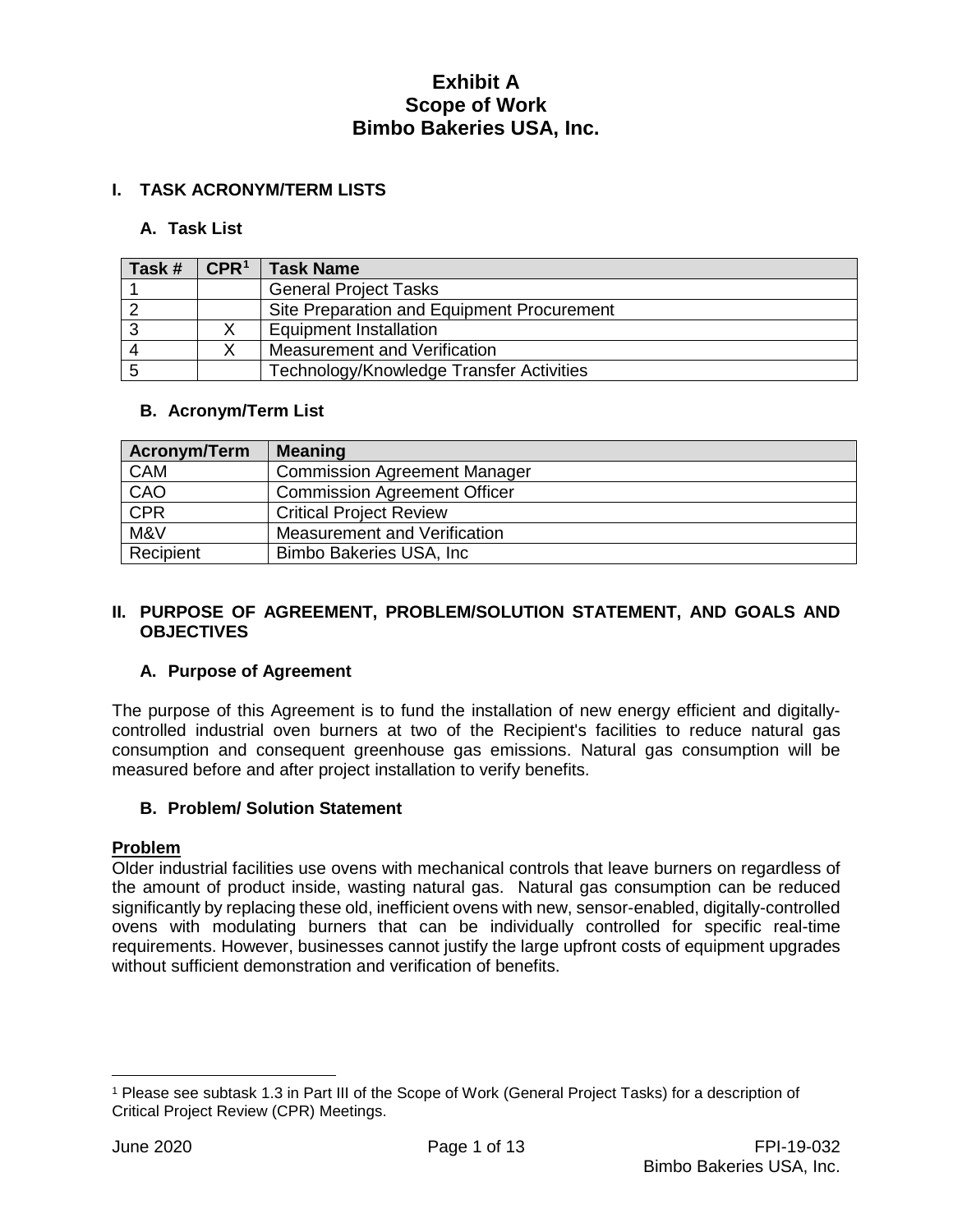#### **Solution**

The Recipient will upgrade the ovens at each facility, allowing for digital controls and modular automation. The natural gas cost savings will be measured. The verification of natural gas and maintenance cost reductions of these new systems will demonstrate the benefits of energy efficiency to facilities using similar equipment.

#### **C. Goals and Objectives of the Agreement**

#### **Agreement Goals**

The goal of this Agreement is to significantly reduce the greenhouse gas (GHG) and local air emissions emitted from the Recipient's three facilities and to promote more efficient technology in relevant industries.

#### **Agreement Objectives**

The objectives of this Agreement are to:

- Install new energy efficient and digitally controlled industrial burners at Recipient's three facilities
- Reduce natural gas consumption across the Recipient's twofacilities by at least 56,000 therms annually.
- Measure natural gas consumption before and after project installation to verify benefits.
- Share project impacts and lessons learned with other food processors and industries.

### **III. TASK 1 GENERAL PROJECT TASKS**

### **PRODUCTS**

#### **Subtask 1.1 Products**

The goal of this subtask is to establish the requirements for submitting project products (e.g., reports, summaries, plans, and presentation materials). Unless otherwise specified by the Commission Agreement Manager (CAM), the Recipient must deliver products as required below by the dates listed in the **Project Schedule (Part V).** Products that require a draft version are indicated by marking **"(draft and final)"** after the product name in the "Products" section of the task/subtask. If "(draft and final)" does not appear after the product name, only a final version of the product is required. With respect to due dates within this Scope of Work, **"days"** means working days.

#### **The Recipient shall:**

For products that require a draft version, including the Final Report Outline and Final Report

• Submit all draft products to the CAM for review and comment in accordance with the Project Schedule (Part V). The CAM will provide written comments to the Recipient on the draft product within 15 days of receipt, unless otherwise specified in the task/subtask for which the product is required.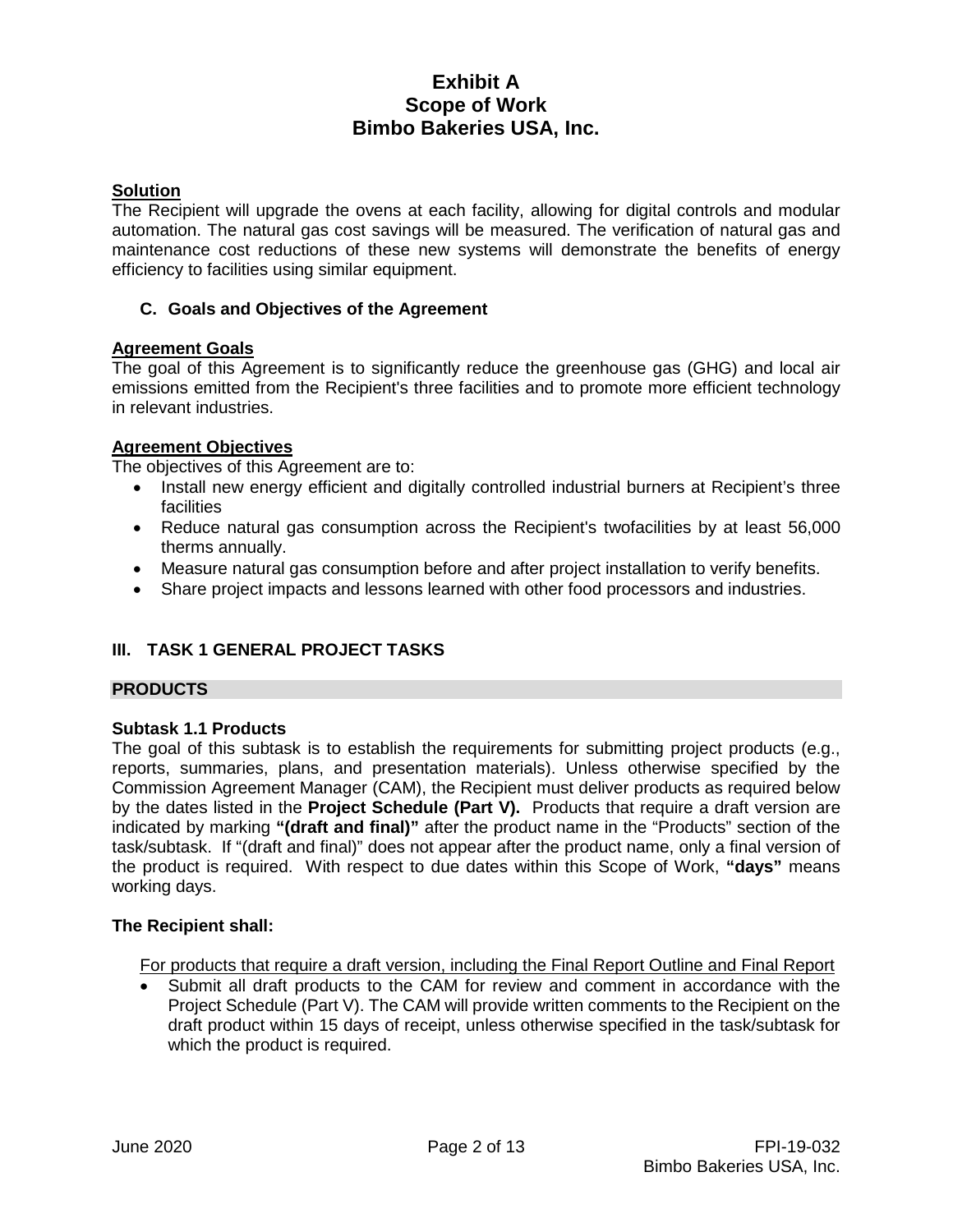- Consider incorporating all CAM comments into the final product. If the Recipient disagrees with any comment, provide a written response explaining why the comment was not incorporated into the final product.
- Submit the revised product and responses to comments within 10 days of notice by the CAM, unless the CAM specifies a longer time period, or approves a request for additional time.

For products that require a final version only

Submit the product to the CAM for acceptance. The CAM may request minor revisions or explanations prior to acceptance.

### For all products

• Submit all data and documents required as products in accordance with the following:

#### Instructions for Submitting Electronic Files and Developing Software:

#### o **Electronic File Format**

 Submit all data and documents required as products under this Agreement in an electronic file format that is fully editable and compatible with the Energy Commission's software and Microsoft (MS)-operating computing platforms, or with any other format approved by the CAM. Deliver an electronic copy of the full text of any Agreement data and documents in a format specified by the CAM, such as memory stick or CD-ROM.

The following describes the accepted formats for electronic data and documents provided to the Energy Commission as products under this Agreement, and establishes the software versions that will be required to review and approve all software products:

- Data sets will be in MS Access or MS Excel file format (version 2007 or later), or any other format approved by the CAM.
- Text documents will be in MS Word file format, version 2007 or later.
- Documents intended for public distribution will be in PDF file format.
- **The Recipient must also provide the native Microsoft file format.**
- Project management documents will be in Microsoft Project file format, version 2007 or later.

#### o **Software Application Development**

Use the following standard Application Architecture components in compatible versions for any software application development required by this Agreement (e.g., databases, models, modeling tools), unless the CAM approves other software applications such as open source programs:

- Microsoft ASP.NET framework (version 3.5 and up). Recommend 4.0.
- Microsoft Internet Information Services (IIS), (version 6 and up) Recommend 7.5.
- Visual Studio.NET (version 2008 and up). Recommend 2010.
- C# Programming Language with Presentation (UI), Business Object and Data Layers.
- **SQL (Structured Query Language).**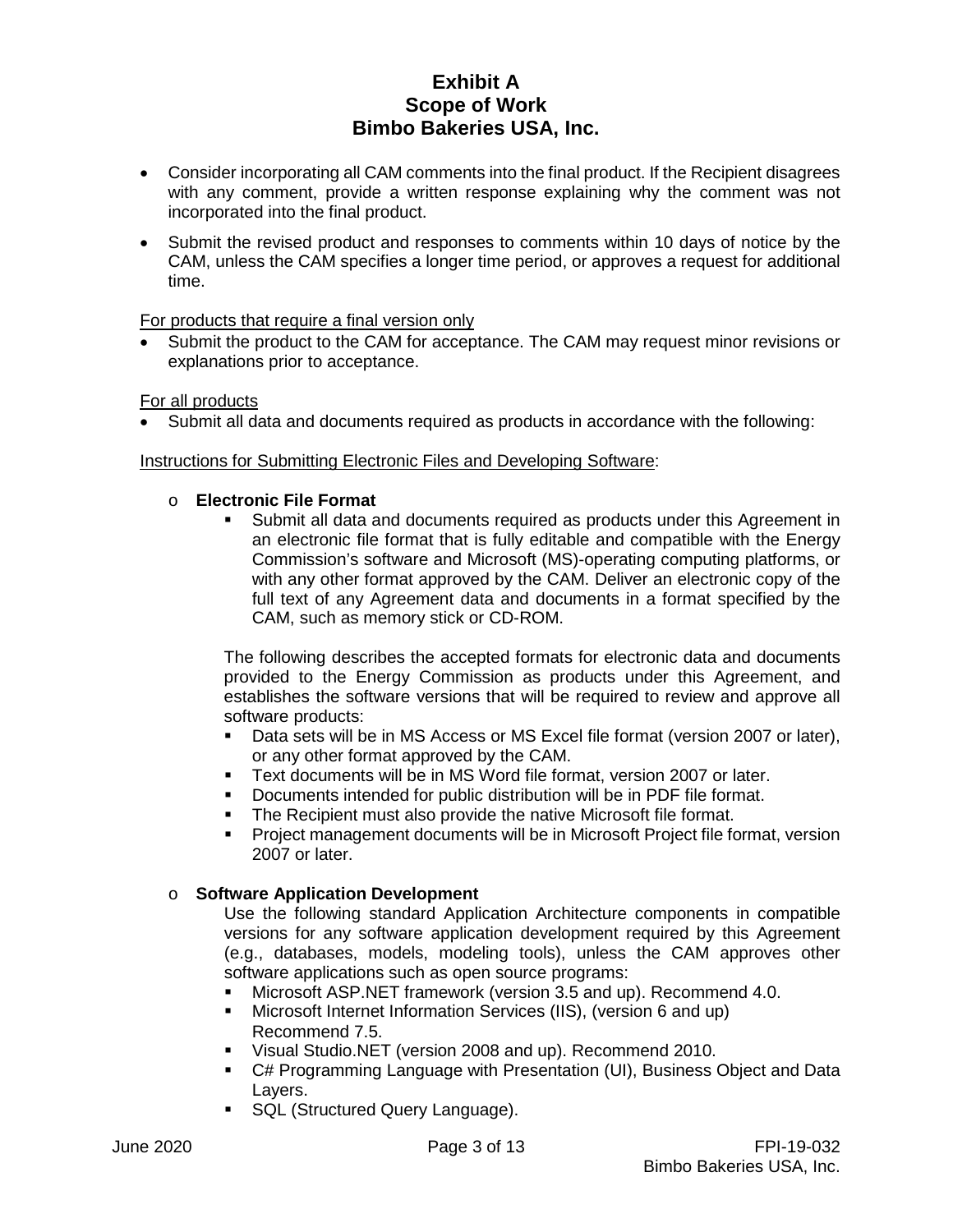- Microsoft SQL Server 2008, Stored Procedures. Recommend 2008 R2.
- **Microsoft SQL Reporting Services. Recommend 2008 R2.**
- XML (external interfaces).

Any exceptions to the Electronic File Format requirements above must be approved in writing by the CAM. The CAM will consult with the Energy Commission's Information Technology Services Branch to determine whether the exceptions are allowable.

#### *MEETINGS*

#### **Subtask 1.2 Kick-off Meeting**

The goal of this subtask is to establish the lines of communication and procedures for implementing this Agreement.

#### **The Recipient shall:**

• Attend a "Kick-off" meeting with the CAM, the Commission Agreement Officer (CAO), and any other Energy Commission staff relevant to the Agreement. The Recipient will bring its Project Manager and any other individuals designated by the CAM to this meeting. The administrative and technical aspects of the Agreement will be discussed at the meeting. Prior to the meeting, the CAM will provide an agenda to all potential meeting participants. The meeting may take place in person or by electronic conferencing (e.g., WebEx), with approval of the CAM.

The administrative portion of the meeting will include discussion of the following:

- o Terms and conditions of the Agreement;
- o Administrative products (subtask 1.1);
- o CPR meetings (subtask 1.3);
- o Match fund documentation (subtask 1.6);
- o Permit documentation (subtask 1.7);
- o Subcontracts (subtask 1.8); and
- o Any other relevant topics.

The technical portion of the meeting will include discussion of the following:

- o The CAM's expectations for accomplishing tasks described in the Scope of Work;
- o An updated Project Schedule;
- o Technical products (subtask 1.1);
- o Progress reports and invoices (subtask 1.5);
- o Final Report (subtask 1.6); and
- o Any other relevant topics.
- Provide an *Updated Project Schedule, List of Match Funds,* and *List of Permits*, as needed to reflect any changes in the documents.

#### **The CAM shall:**

- Designate the date and location of the meeting.
- Send the Recipient a *Kick-off Meeting Agenda*.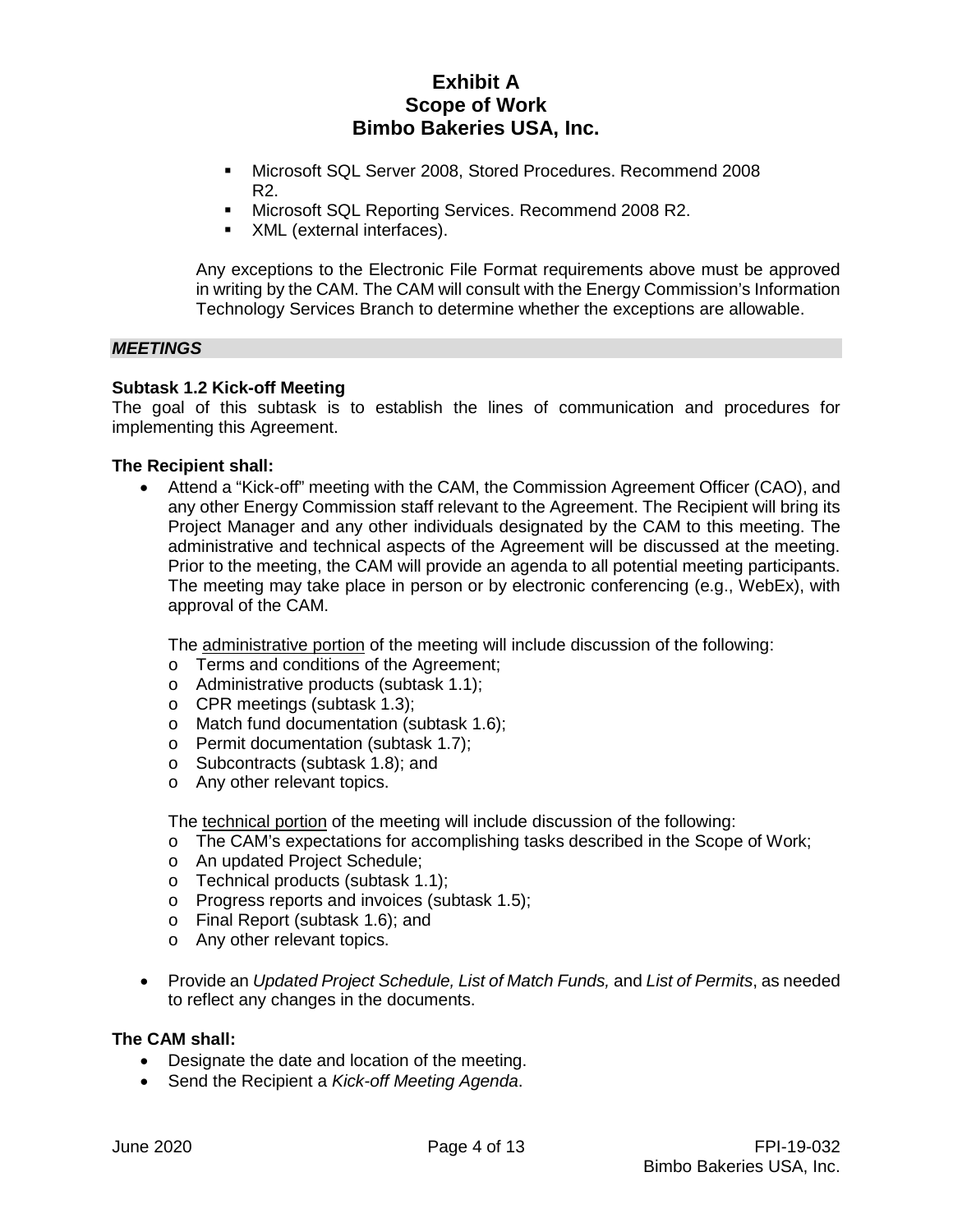### **Recipient Products:**

- Updated Project Schedule *(if applicable)*
- Updated List of Match Funds *(if applicable)*
- Updated List of Permits *(if applicable)*

### **CAM Product:**

• Kick-off Meeting Agenda

### **Subtask 1.3 Critical Project Review (CPR) Meetings**

The goal of this subtask is to determine if the project should continue to receive Energy Commission funding, and if so whether any modifications must be made to the tasks, products, schedule, or budget. CPR meetings provide the opportunity for frank discussions between the Energy Commission and the Recipient. As determined by the CAM, discussions may include project status, challenges, successes, final report preparation, and progress on technical transfer and production readiness activities (if applicable). Participants will include the CAM and the Recipient, and may include the CAO and any other individuals selected by the CAM to provide support to the Energy Commission.

CPR meetings generally take place at key, predetermined points in the Agreement, as determined by the CAM and as shown in the Task List on page 1 of this Exhibit. However, the CAM may schedule additional CPR meetings as necessary. The budget will be reallocated to cover the additional costs borne by the Recipient, but the overall Agreement amount will not increase. CPR meetings generally take place at the Energy Commission, but they may take place at another location, or may be conducted via electronic conferencing (e.g., WebEx) as determined by the CAM.

### **The Recipient shall:**

- Prepare a *CPR Report* for each CPR meeting that: (1) discusses the progress of the Agreement toward achieving its goals and objectives; and (2) includes recommendations and conclusions regarding continued work on the project.
- Submit the CPR Report along with any other *Task Products* that correspond to the technical task for which the CPR meeting is required (i.e., if a CPR meeting is required for Task 2, submit the Task 2 products along with the CPR Report).
- Attend the CPR meeting.
- Present the CPR Report and any other required information at each CPR meeting.

### **The CAM shall:**

- Determine the location, date, and time of each CPR meeting with the Recipient's input.
- Send the Recipient a *CPR Agenda* and a *List of Expected CPR Participants* in advance of the CPR meeting. If applicable, the agenda will include a discussion of match funding and permits.
- Conduct and make a record of each CPR meeting. Provide the Recipient with a *Schedule for Providing a Progress Determination* on continuation of the project.
- Determine whether to continue the project, and if so whether modifications are needed to the tasks, schedule, products, or budget for the remainder of the Agreement. If the CAM concludes that satisfactory progress is not being made, this conclusion will be referred to the Deputy Director of the Energy Research and Development Division.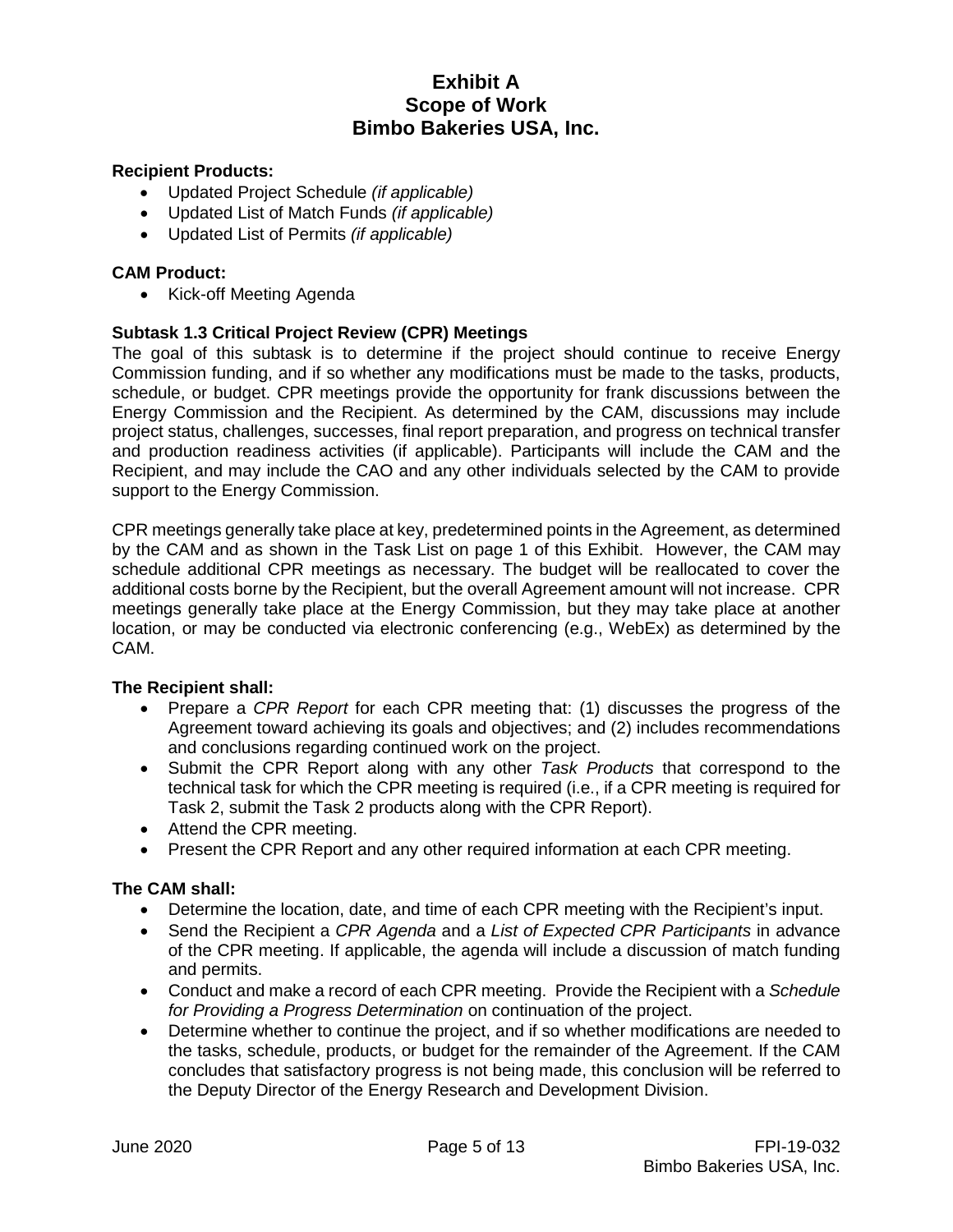• Provide the Recipient with a *Progress Determination* on continuation of the project, in accordance with the schedule. The Progress Determination may include a requirement that the Recipient revise one or more products.

# **Recipient Products:**

- CPR Report(s)
- Task Products (draft and/or final as specified in the task)

### **CAM Products:**

- CPR Agenda
- List of Expected CPR Participants
- Schedule for Providing a Progress Determination
- Progress Determination

# **Subtask 1.4 Final Meeting**

The goal of this subtask is to complete the closeout of this Agreement.

#### **The Recipient shall:**

• Meet with Energy Commission staff to present project findings, conclusions, and recommendations. The final meeting must be completed during the closeout of this Agreement. This meeting will be attended by the Recipient and CAM, at a minimum. The (meeting may occur in person or by electronic conferencing (e.g., WebEx), with approval of the CAM.

The technical and administrative aspects of Agreement closeout will be discussed at the meeting, which may be divided into two separate meetings at the CAM's discretion.

- o The technical portion of the meeting will involve the presentation of findings, conclusions, and recommended next steps (if any) for the Agreement. The CAM will determine the appropriate meeting participants.
- $\circ$  The administrative portion of the meeting will involve a discussion with the CAM and the CAO of the following Agreement closeout items:
	- Disposition of any state-owned equipment.
	- Need to file a Uniform Commercial Code Financing Statement (Form UCC-1) regarding the Energy Commission's interest in patented technology.
	- The Energy Commission's request for specific "generated" data (not already provided in Agreement products).
	- Need to document the Recipient's disclosure of "subject inventions" developed under the Agreement.
	- "Surviving" Agreement provisions such as repayment provisions and confidential products.
	- Final invoicing and release of retention.
- Prepare a *Final Meeting Agreement Summary* that documents any agreement made between the Recipient and Commission staff during the meeting.
- Prepare a *Schedule for Completing Agreement Closeout Activities*.
- Provide *All Draft and Final Written Products* on a CD-ROM or USB memory stick, organized by the tasks in the Agreement.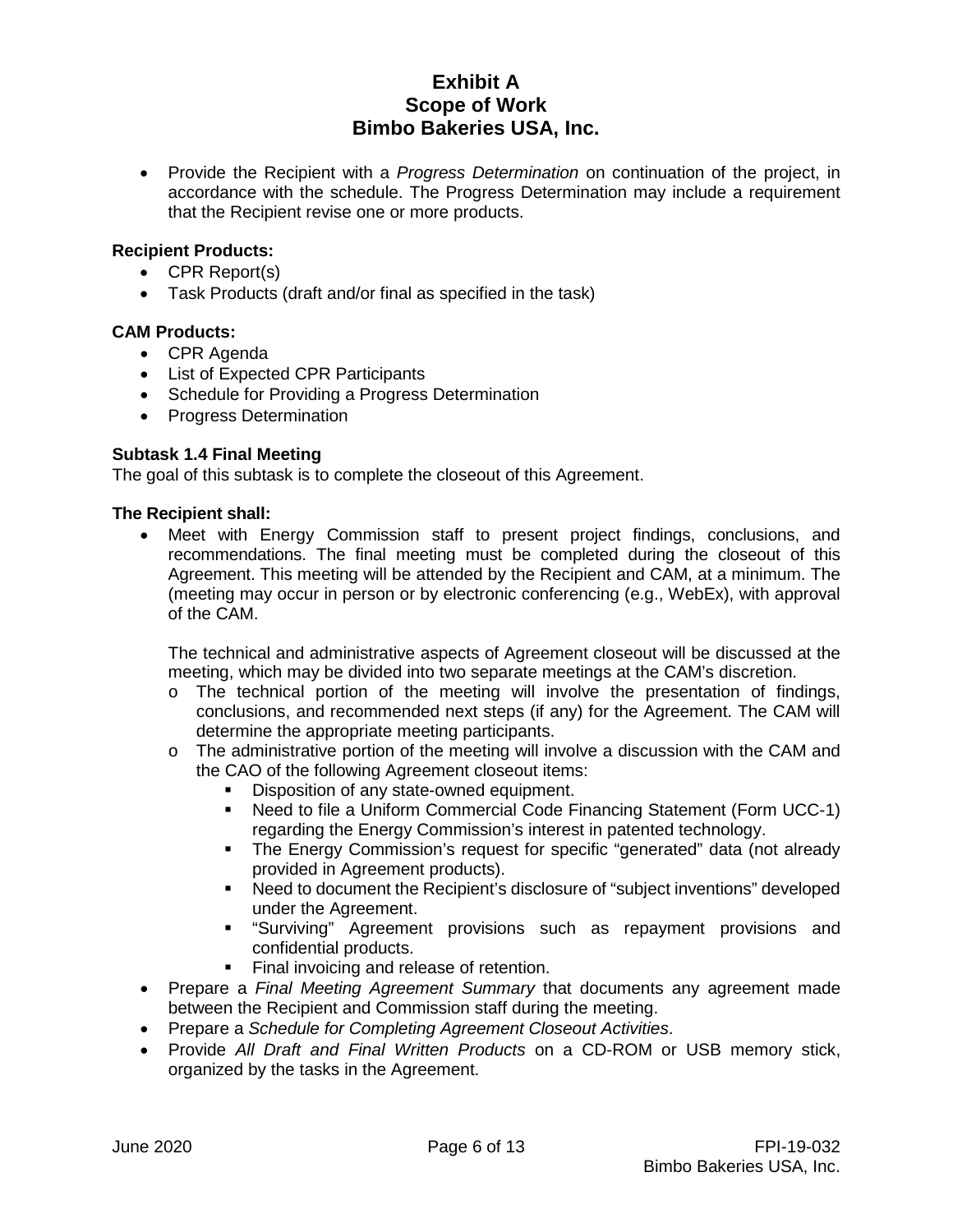# **Products:**

- Final Meeting Agreement Summary *(if applicable)*
- Schedule for Completing Agreement Closeout Activities
- All Draft and Final Written Products

### *REPORTS AND INVOICES*

### **Subtask 1.5 Progress Reports and Invoices**

The goals of this subtask are to: (1) periodically verify that satisfactory and continued progress is made towards achieving the project objectives of this Agreement; and (2) ensure that invoices contain all required information and are submitted in the appropriate format.

#### **The Recipient shall:**

- Submit a quarterly *Progress Report* to the CAM. Each progress report must:
	- o Summarize progress made on all Agreement activities as specified in the scope of work for the preceding month, including accomplishments, problems, milestones, products, schedule, fiscal status, and an assessment of the ability to complete the Agreement within the current budget and any anticipated cost overruns. See the Progress Report Format Attachment for the recommended specifications.
- Submit a quarterly *Invoice* that follows the instructions in the "Payment of Funds" section of the terms and conditions, including a financial report on Match Fund and in-state expenditures.

### **Products:**

- Progress Reports
- Invoices

### **Subtask 1.6 Final Report**

The goal of this subtask is to prepare a comprehensive Final Report that describes the original purpose, approach, results, and conclusions of the work performed under this Agreement. The CAM will review the Final Report according to the Project Schedule. When creating the Final Report, the Recipient must use the Style Manual provided by the CAM.

- 1) Prepare a *Final Report* for this Agreement in accordance with the Style Manual, and Final Report Template provided by the CAM with the following considerations:
	- Ensure that the report includes the following items, in the following order:
		- Cover page (**required**)
		- Credits page on the reverse side of cover with legal disclaimer (**required**)
		- Acknowledgements page (optional)
		- Table of Contents (**required**, followed by List of Figures and List of Tables, if needed)
		- Executive summary (**required)** following the Executive Summary **Template**
		- Include a summary table that includes the following information, but is not limited to (**required)**: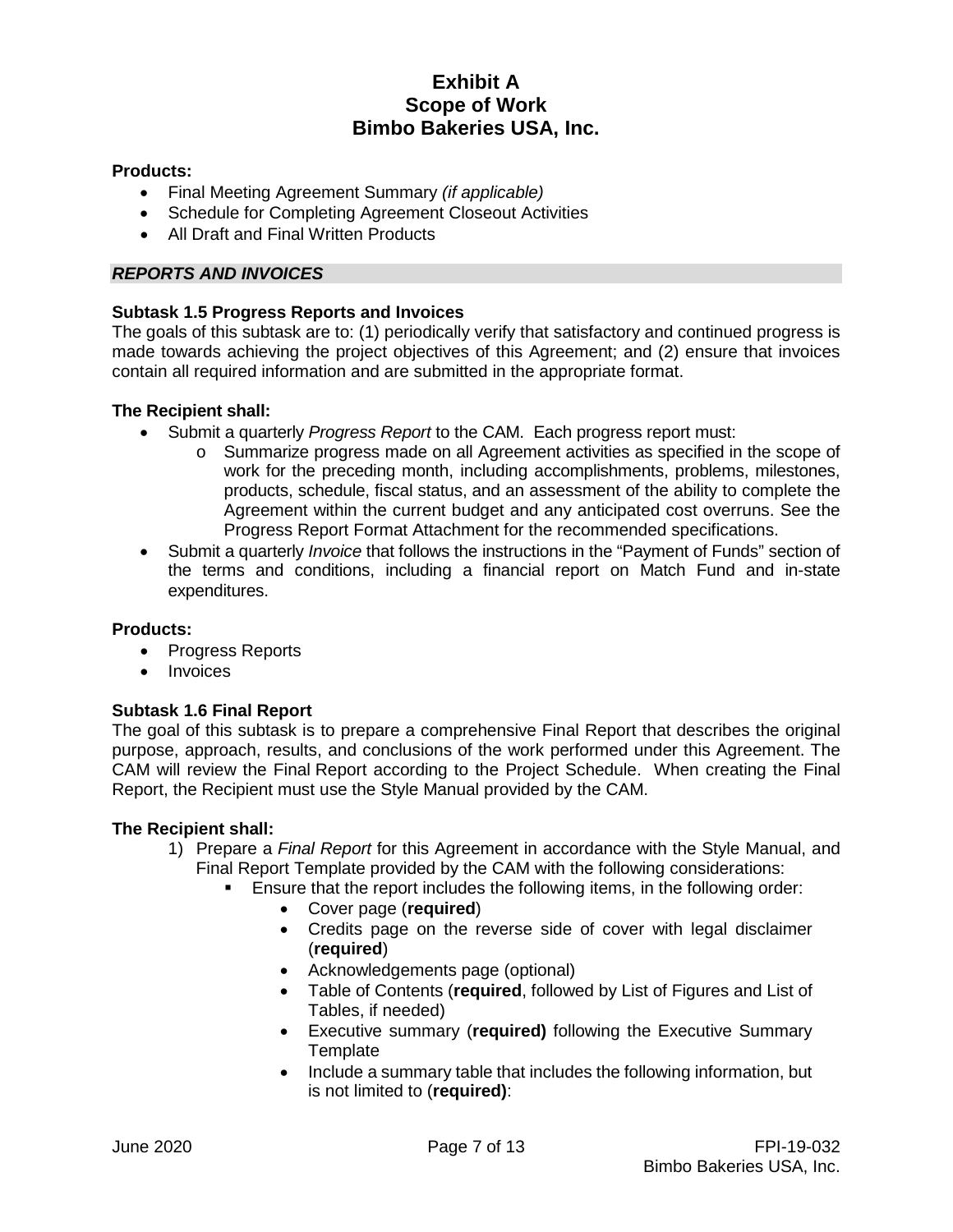- o Recipient name;
- o Project description;
- o Project location(s);
- o Census tract;
- o Dates: project selected and completed;
- o GGRF dollars allocated;
- o Leveraged and/or match funds;
- o Estimated/actual total project GHG emission reductions;
- o Estimated/actual energy saved (kWh, therms, or other fuels) for energy efficiency projects;
- o Estimated/actual energy generated (kWh or therm equivalents) for renewable energy projects;
- o Other benefits or results;
- o Other market sectors that can benefit from the project
- o Benefits to priority populations.
- Appendices Include a copy of the M&V report for each demonstration site funded by the Energy Commission grant). (**required)**
- Follow the Style Guide format requirements for headings, figures/tables, citations, and acronyms/abbreviations.
- **Ensure that the document omits subjective comments and opinions.** However, recommendations in the conclusion of the report are allowed.
- Submit a draft of the report to the CAM for review and comment according to the project schedule. The CAM will provide written comments to the Recipient on the draft product within 15 days of receipt
- Consider incorporating all CAM comments into the Final Report. If the Recipient disagrees with any comment, provide a written response explaining why the comment was not incorporated into the final product
- Submit the revised Final Report and responses to comments within 10 days of notice by the CAM, unless the CAM specifies a longer time period or approves a request for additional time.
- Submit one bound copy of the *Final Report* to the CAM along with *Written Responses to Comments on the Draft Final Report*.

#### **Products**:

- Final Report (draft and final)
- Written Responses to Comments on the Draft Final Report

#### **CAM Product:**

• Written Comments on the Draft Final Report

#### *MATCH FUNDS, PERMITS, AND SUBCONTRACTS*

#### **Subtask 1.7 Match Funds**

The goal of this subtask is to ensure that the Recipient obtains any match funds planned for this Agreement and applies them to the Agreement during the Agreement term.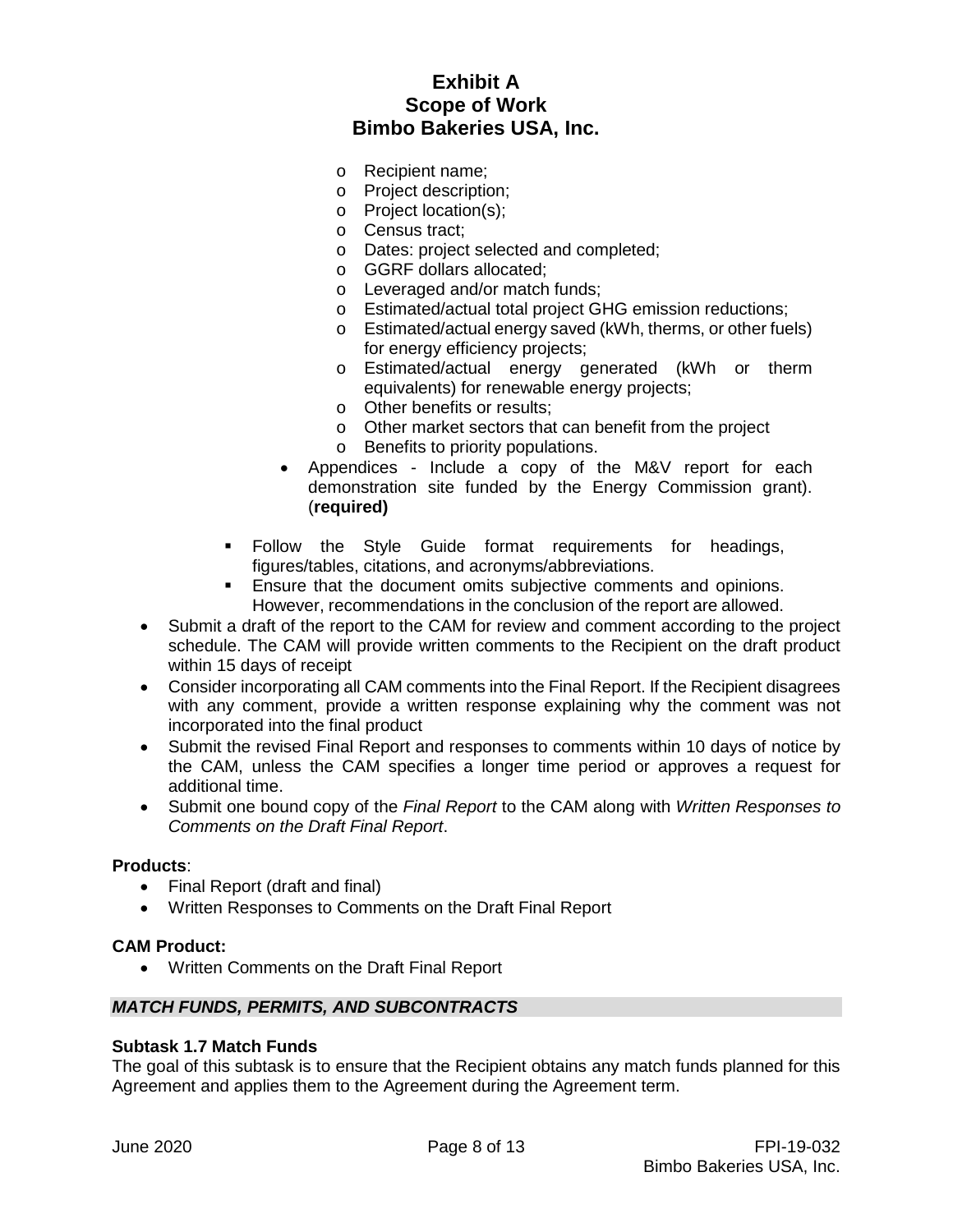While the costs to obtain and document match funds are not reimbursable under this Agreement, the Recipient may spend match funds for this task. The Recipient may only spend match funds during the Agreement term, either concurrently or prior to the use of Energy Commission funds. Match funds must be identified in writing, and the Recipient must obtain any associated commitments before incurring any costs for which the Recipient will request reimbursement.

### **The Recipient shall:**

• Prepare a *Match Funds Status Letter* that documents the match funds committed to this Agreement. If no match funds were part of the proposal that led to the Energy Commission awarding this Agreement and none have been identified at the time this Agreement starts, then state this in the letter.

If match funds were a part of the proposal that led to the Energy Commission awarding this Agreement, then provide in the letter:

- o A list of the match funds that identifies:
	- The amount of cash match funds, their source(s) (including a contact name, address, and telephone number), and the task(s) to which the match funds will be applied.
	- The amount of each in-kind contribution, a description of the contribution type (e.g., property, services), the documented market or book value, the source (including a contact name, address, and telephone number), and the task(s) to which the match funds will be applied. If the in-kind contribution is equipment or other tangible or real property, the Recipient must identify its owner and provide a contact name, address, telephone number, and the address where the property is located.
	- If different from the solicitation application, provide a letter of commitment from an authorized representative of each source of match funding that the funds or contributions have been secured.
- At the Kick-off meeting, discuss match funds and the impact on the project if they are significantly reduced or not obtained as committed. If applicable, match funds will be included as a line item in the progress reports and will be a topic at CPR meetings.
- Provide a *Supplemental Match Funds Notification Letter* to the CAM of receipt of additional match funds.
- Provide a *Match Funds Reduction Notification Letter* to the CAM if existing match funds are reduced during the course of the Agreement. Reduction of match funds may trigger a CPR meeting.

### **Products:**

- Match Funds Status Letter
- Supplemental Match Funds Notification Letter *(if applicable)*
- Match Funds Reduction Notification Letter *(if applicable)*

### **Subtask 1.8 Permits**

The goal of this subtask is to obtain all permits required for work completed under this Agreement in advance of the date they are needed to keep the Agreement schedule on track. Permit costs and the expenses associated with obtaining permits are not reimbursable under this Agreement, with the exception of costs incurred by University of California recipients. Permits must be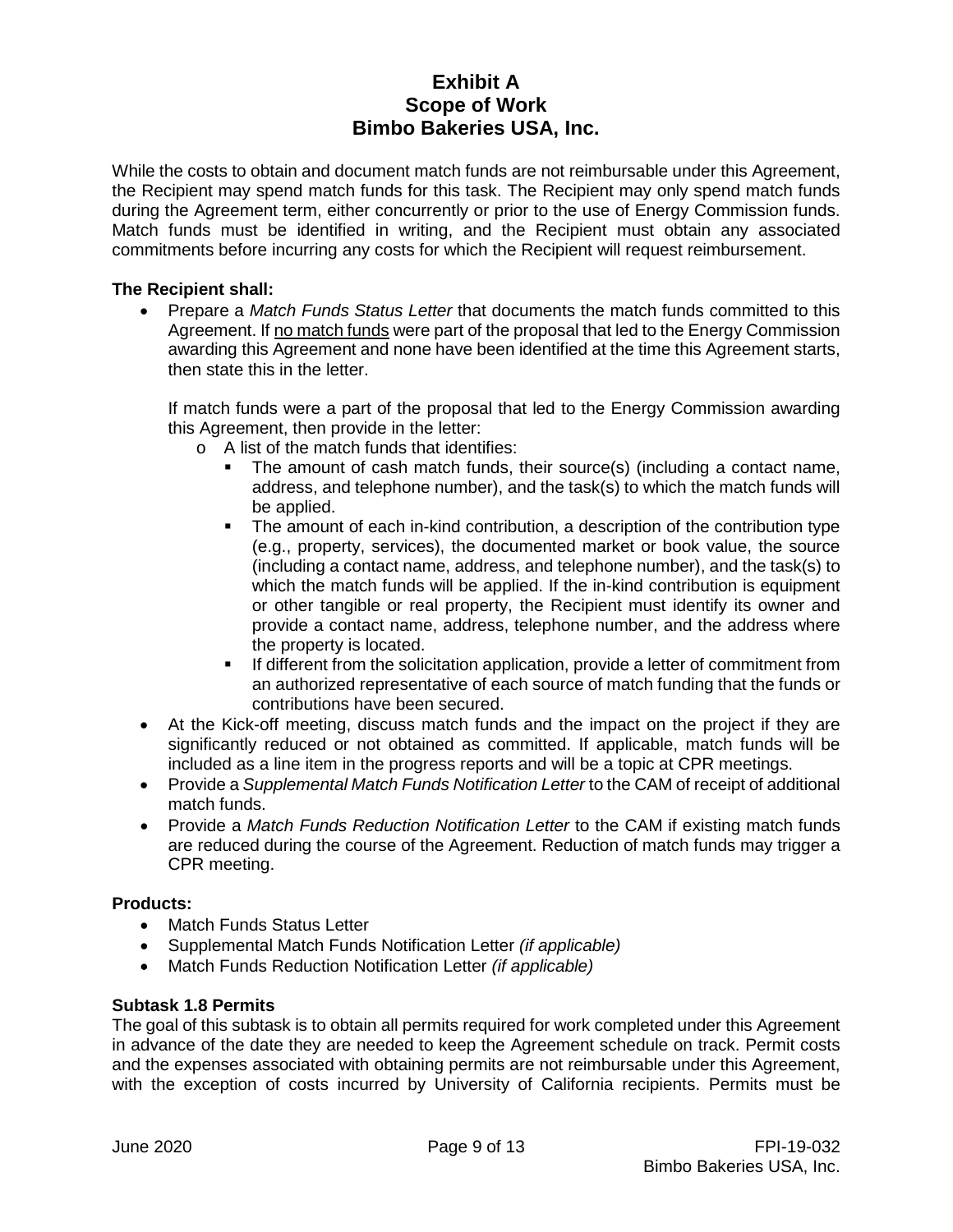identified and obtained before the Recipient may incur any costs related to the use of the permit(s) for which the Recipient will request reimbursement.

### **The Recipient shall:**

- Prepare a *Permit Status Letter* that documents the permits required to conduct this Agreement. If no permits are required at the start of this Agreement, then state this in the letter. If permits will be required during the course of the Agreement, provide in the letter:
	- $\circ$  A list of the permits that identifies: (1) the type of permit; and (2) the name, address, and telephone number of the permitting jurisdictions or lead agencies.
	- $\circ$  The schedule the Recipient will follow in applying for and obtaining the permits.

The list of permits and the schedule for obtaining them will be discussed at the Kick-off meeting (subtask 1.2), and a timetable for submitting the updated list, schedule, and copies of the permits will be developed. The impact on the project if the permits are not obtained in a timely fashion or are denied will also be discussed. If applicable, permits will be included as a line item in progress reports and will be a topic at CPR meetings.

- If during the course of the Agreement additional permits become necessary, then provide the CAM with an *Updated List of Permits* (including the appropriate information on each permit) and an *Updated Schedule for Acquiring Permits*.
- Send the CAM a *Copy of Each Approved Permit*.
- If during the course of the Agreement permits are not obtained on time or are denied, notify the CAM within 5 days. Either of these events may trigger a CPR meeting.

### **Products:**

- Permit Status Letter
- Updated List of Permits *(if applicable)*
- Updated Schedule for Acquiring Permits *(if applicable)*
- Copy of Each Approved Permit *(if applicable)*

### **Subtask 1.9 Subcontracts**

The goals of this subtask are to: (1) procure subcontracts required to carry out the tasks under this Agreement; and (2) ensure that the subcontracts are consistent with the terms and conditions of this Agreement.

- Manage and coordinate subcontractor activities in accordance with the requirements of this Agreement.
- Incorporate this Agreement by reference into each subcontract.
- Include any required Energy Commission flow-down provisions in each subcontract, in addition to a statement that the terms of this Agreement will prevail if they conflict with the subcontract terms.
- If required by the CAM, submit a draft of each *Subcontract* required to conduct the work under this Agreement.
- Submit a final copy of the executed subcontract.
- Notify and receive written approval from the CAM prior to adding any new subcontractors (see the discussion of subcontractor additions in the terms and conditions).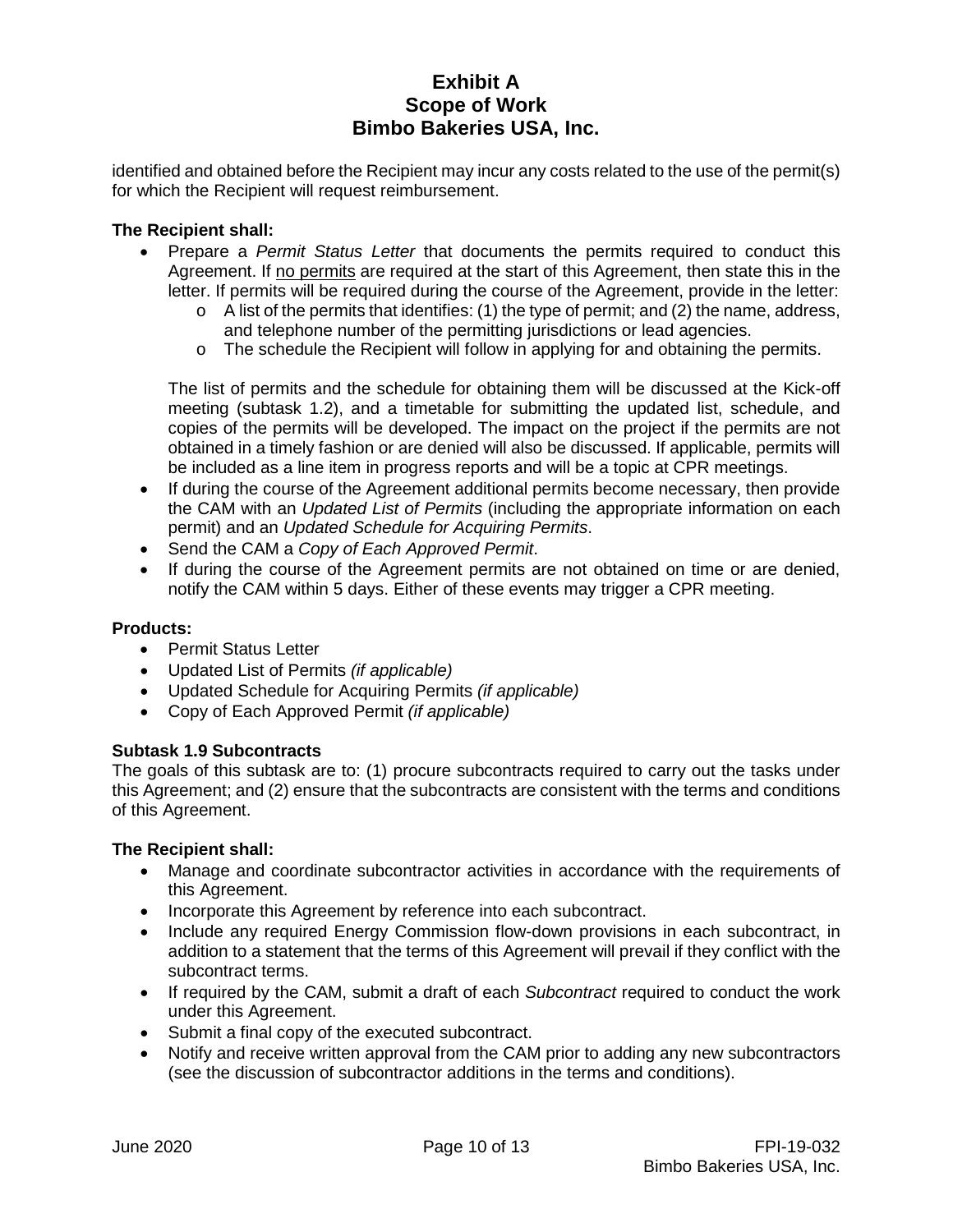### **Products:**

• Subcontracts *(draft if required by the CAM)*

# **IV. TECHNICAL TASKS**

### **TASK 2 SITE PREPARATION AND EQUIPMENT PROCUREMENT**

The goal of this task is to procure the necessary equipment and materials for this project and prepare the sites for equipment installation. This equipment includes oven controls and oven upgrades.

#### **The Recipient shall:**

- Finalize and procure equipment including new burners and smart oven controls.
- Secure all permits necessary to conduct site preparation and equipment installation.
- Provide a *Site Preparation and Equipment Procurement Memo* that shall include, but not be limited to:
	- List of equipment to be procured for each site.
	- Summary of the steps to prepare each site;
	- Copy of the performance specifications for each equipment purchased by the grant.
	- Summary of the bids received and from whom;
	- Copies of all required permits needed for installation for each site;
	- Copies of the final procurement documents and purchase orders; and
	- Status of the planned installation including preliminary schedule for equipment delivery and installation for each site.

### **Products:**

• Site Preparation and Equipment Procurement Memo

### **TASK 3 EQUIPMENT INSTALLATION**

The goal of this task is to install and commission the equipment for this project. The equipment procured, and for each site, is listed in Task 2.

- Install the oven upgrade packages at the Recipient's Montebello and Placentia locations.
- Ensure equipment start-up and commissioning is performed to equipment specifications.
- Prepare *CPR Report #1* in accordance with subtask 1.3.
- Participate in a CPR Meeting.
- Provide an *Equipment Installation Memo* that shall include, but not be limited to:
	- o Summary of the equipment installation requirements for each demonstration site;
	- o Identification of barriers involved during installation and discuss the steps taken to overcome those barriers; and
	- $\circ$  Discuss results of equipment start-up and commissioning at each site with respect to whether the equipment as installed meets the stated performance specifications.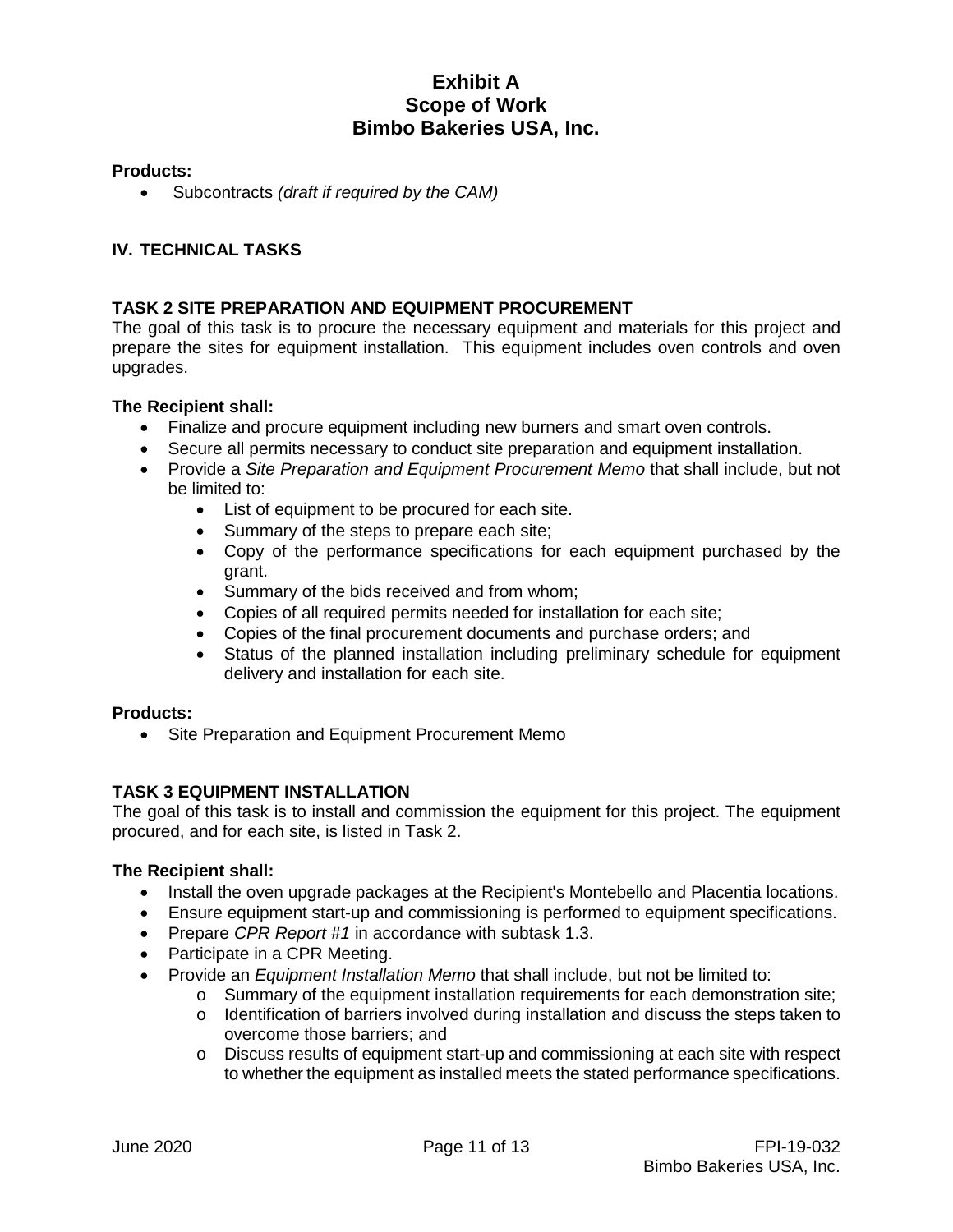# **Products:**

- Equipment Installation Memo (draft and final)
- CPR Report #1

# **TASK 4 MEASUREMENT AND VERIFICATION**

The goal of this task is to report the benefits resulting from this project by performing measurement and verification (M&V) of GHG and energy consumption reduction.

- Enter into agreement with M&V subcontractor per Task 1.9 (if using outside vendor)
- Coordinate site visits with the M&V subcontractor at the demonstration sites
- Develop M&V protocol for *pre-installation* measurement (and calculations):
	- o Electric, natural gas and/or other fossil fuel consumption and GHG emissions (use appropriate emissions factor from Attachment 8 of the grant solicitation) of the equipment/process/system(s)/sub-system(s) that are to be upgraded and/or replaced and/or modified.
	- o Ensure installation of sub-metering equipment and data loggers for pre/post data analysis.
- Prepare and provide a detailed *M&V Plan* for each project demonstration site to include but not be limited to:
	- $\circ$  A description of the monitoring equipment and instrumentation which will be used.
	- o A description of the key input parameters and output metrics which will be measured.
	- o A description of the M&V protocol and analysis methods to be employed.
	- o A description of the independent, third-party M&V services to be employed, if applicable.
- Perform three months (or shorter period as approved in writing by the CAM) of preinstallation measurements (and calculations) based on the M&V protocol for preinstallation.
- Prepare and provide a *Pre-Installation M&V Findings Report* for each demonstration site that includes M&V protocol, pre-install measurements (and calculations), analysis, and results performed in this task.
- Develop M&V protocol for *post-installation* measurements (and calculations) of:
	- Electric, natural gas and/or other fossil fuel consumption and GHG emissions (use appropriate emissions factor from Attachment 8 of the grant solicitation) of the equipment/process/system(s)/sub-system(s) that will be upgraded and/or replaced and/or modified
- Perform 12 months (or shorter period as approved in writing by the CAM) of postinstallation measurements based on M&V protocol for post-installation.
- Provide a summary of post-installation M&V progress in Progress Report(s) (see subtask 1.5) which shall include but not be limited to:
	- o A narrative on operational highlights from the reporting period, including any stoppages in operation and why; and
	- o A summary of M&V findings from the reporting period.
- Analyze post-installation electrical, natural gas and/or other fossil fuel consumption and GHG emissions.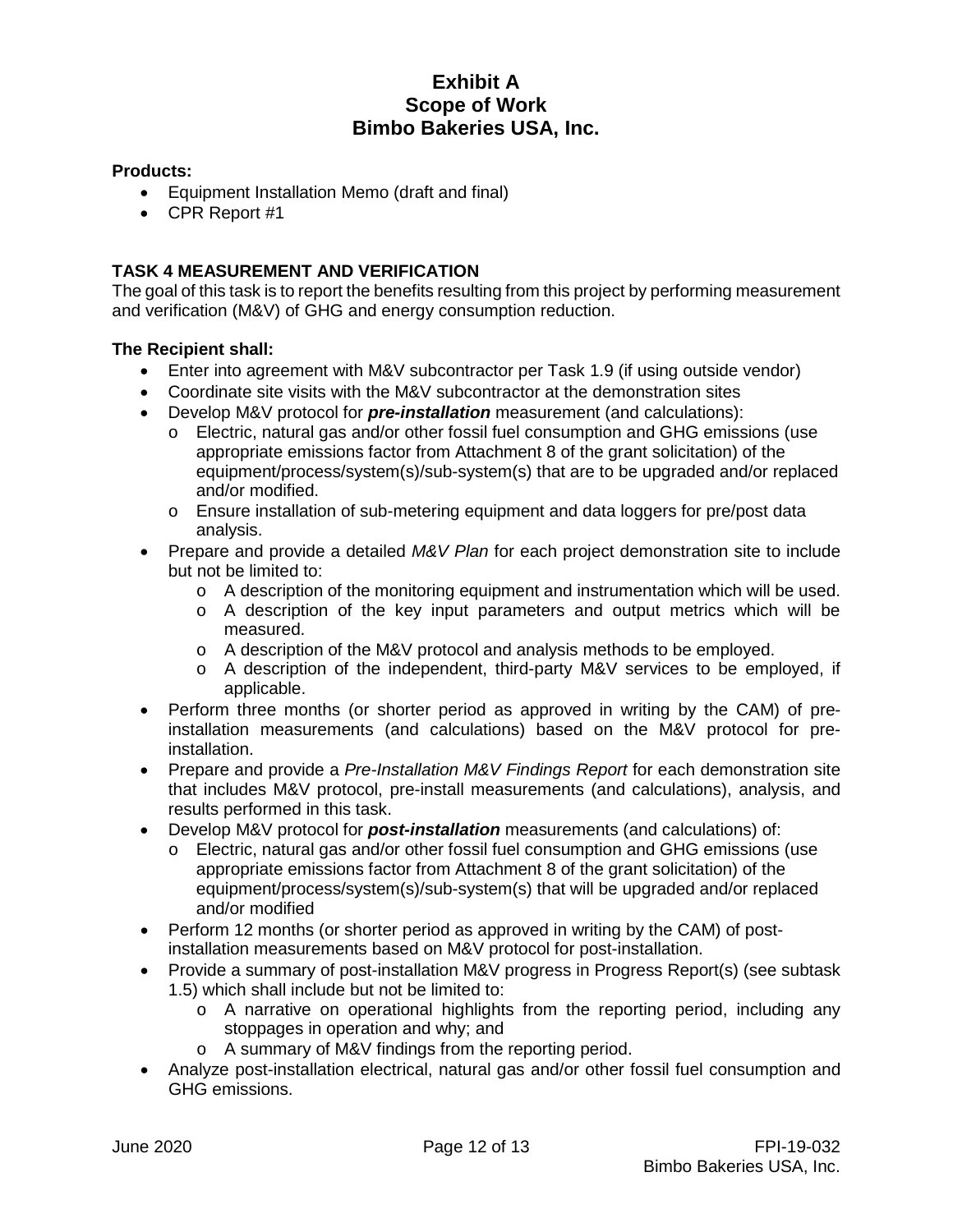- Prepare and provide a *Post-Installation M&V Findings Report* for each demonstration site that includes M&V protocol, pre and post install measurements (and calculations), analysis, and results performed in this task. Results should at a minimum report on the reduction of electricity, natural gas and/or other fossil fuel usage and reductions of GHG emissions that directly result from this project and include the following:
	- o Provide all key assumptions used to estimate and determine energy and GHG reductions (and additions, if applicable).
	- o Provide all key assumptions used to estimate projected benefits, including targeted market sector (e.g., population and geographic location), projected market penetration, baseline and projected energy use and cost, operating conditions, and emission reduction calculations.
	- $\circ$  Discuss whether the energy and GHG emission reductions identified in section II.C were met.
- Prepare *CPR Report #2* in accordance with subtask 1.3.
- Participate in a CPR Meeting.

# **Products:**

- M&V Plan (draft and final)
- Pre-Installation M&V Findings Report (draft and final)
- Post-Installation M&V Findings Report(s) (draft and final)
- CPR Report #2

### **TASK 5 TECHNOLOGY/KNOWLEDGE TRANSFER ACTIVITIES**

The goal of this task is to make the knowledge gained, project results, and lessons learned available to the public and key decision makers.

### **The Recipient shall:**

- When directed by the CAM, develop *Presentation Materials* for an Energy Commissionsponsored conference/workshop(s) on the project.
- When directed by the CAM, participate in workshops symposium(s) sponsored by the California Energy Commission.
- Provide at least (6) six *High Quality Digital Photographs* (minimum resolution of 1300x500 pixels in landscape ratio) of pre and post technology installation at the project sites or related project photographs.

### **Products:**

- Presentation Materials (draft and final)
- High Quality Digital Photographs

### **V. PROJECT SCHEDULE**

Please see the attached Excel spreadsheet.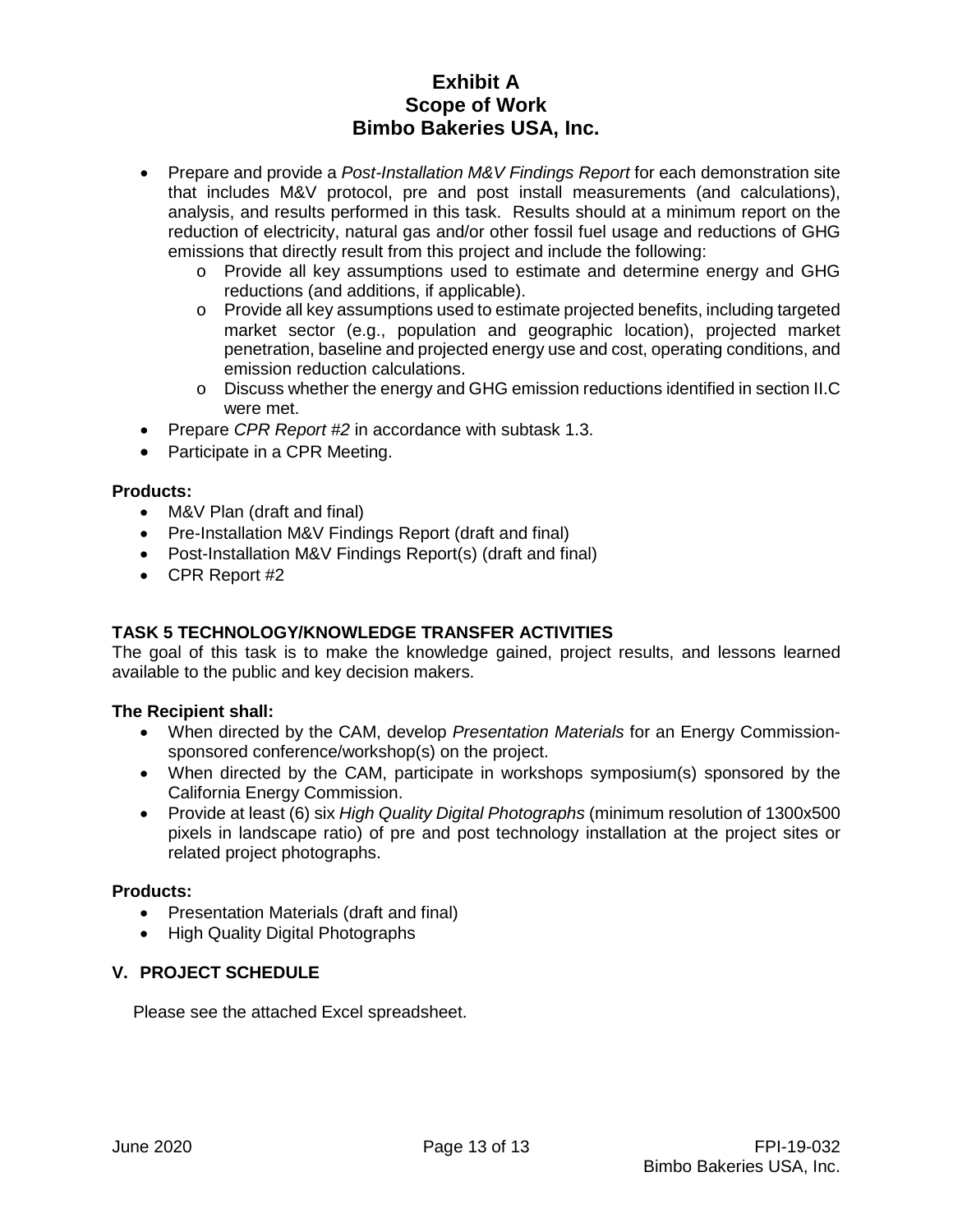# **Notice of Exemption** Form D

| To: | PO Box 3044                                  | Office of Planning and Research<br>1400 Tenth Street, Room 113<br>Sacramento, CA 95812-3044                            |                                                                                                                                                                                                                                                                                                                                                                                                                                                                                | <b>From:</b> California Energy Commission<br>1516 Ninth Street, MS-48<br>Sacramento, CA 95814 |
|-----|----------------------------------------------|------------------------------------------------------------------------------------------------------------------------|--------------------------------------------------------------------------------------------------------------------------------------------------------------------------------------------------------------------------------------------------------------------------------------------------------------------------------------------------------------------------------------------------------------------------------------------------------------------------------|-----------------------------------------------------------------------------------------------|
|     | <b>Project Applicant:</b>                    | Bimbo Bakeries USA, Inc.                                                                                               |                                                                                                                                                                                                                                                                                                                                                                                                                                                                                |                                                                                               |
|     | <b>Project Title:</b>                        |                                                                                                                        | <b>Energy Efficiency Gains Through Oven Smart Controls at Multiple Bimbo Bakeries</b>                                                                                                                                                                                                                                                                                                                                                                                          |                                                                                               |
|     | <b>Project Location:</b><br><b>Address</b>   |                                                                                                                        | <b>City</b>                                                                                                                                                                                                                                                                                                                                                                                                                                                                    | County                                                                                        |
|     | 480 S Vail Ave<br>500 S Placentia Ave        |                                                                                                                        | Montebello 90640<br>Placentia 92870                                                                                                                                                                                                                                                                                                                                                                                                                                            | Los Angeles<br>Orange                                                                         |
|     |                                              | <b>Description of Nature, Purpose and Beneficiaries of Project:</b><br>Bakeries USA, Inc. in Montebello and Placentia. | This project will replace existing ovens with advanced, high efficiency ovens at three bakeries owned by Bimbo                                                                                                                                                                                                                                                                                                                                                                 |                                                                                               |
|     |                                              | <b>Name of Public Agency Approving Project:</b>                                                                        | California Energy Commission                                                                                                                                                                                                                                                                                                                                                                                                                                                   |                                                                                               |
|     |                                              | Name of Person or Agency Carrying Out Project:                                                                         | <b>Bimbo Bakery USA</b>                                                                                                                                                                                                                                                                                                                                                                                                                                                        |                                                                                               |
|     | <b>Exempt Status:</b> (check one)            |                                                                                                                        |                                                                                                                                                                                                                                                                                                                                                                                                                                                                                |                                                                                               |
|     |                                              |                                                                                                                        | Ministerial Exemption (Pub. Resources Code § 21080(b)(1); Cal. Code Regs., tit 14, § 15268);                                                                                                                                                                                                                                                                                                                                                                                   |                                                                                               |
|     |                                              |                                                                                                                        | Declared Emergency (Pub. Resources Code § 21080(b)(3); Cal. Code Regs., tit 14, § 15269(a));                                                                                                                                                                                                                                                                                                                                                                                   |                                                                                               |
|     |                                              |                                                                                                                        | Emergency Project (Pub. Resources Code § 21080(b)(4); Cal. Code Regs., tit 14, § 15269(b)(c));                                                                                                                                                                                                                                                                                                                                                                                 |                                                                                               |
|     | $\overline{X}$                               | Categorical Exemption. State type and section number                                                                   |                                                                                                                                                                                                                                                                                                                                                                                                                                                                                |                                                                                               |
|     |                                              | Cal. Code Regs., tit 14, § 15302                                                                                       |                                                                                                                                                                                                                                                                                                                                                                                                                                                                                |                                                                                               |
|     |                                              | Statutory Exemptions. State code number.                                                                               |                                                                                                                                                                                                                                                                                                                                                                                                                                                                                |                                                                                               |
|     |                                              | Common Sense Exemption. (Cal. Code Regs., tit 14, §15061(b)(3))                                                        |                                                                                                                                                                                                                                                                                                                                                                                                                                                                                |                                                                                               |
|     | Reasons why project is exempt:               |                                                                                                                        |                                                                                                                                                                                                                                                                                                                                                                                                                                                                                |                                                                                               |
|     |                                              | facilities, and is expected to decrease emissions of local air pollutants.                                             | Class 2 consists of replacement or reconstruction of existing structures and facilities where the new structure will<br>be located on the same site as the structure replaced and will have substantially the same purpose and capacity as<br>the structure replaced. This project will involve the replacement of existing ovens with new ovens at three<br>existing facilities. This project will not change the purpose or increase the capacity of the ovens in the baking |                                                                                               |
|     | <b>Lead Agency</b><br><b>Contact Person:</b> | <b>Hannah Craig</b>                                                                                                    | Area code/Telephone/Ext:                                                                                                                                                                                                                                                                                                                                                                                                                                                       | 916-327-2457                                                                                  |
| 2.  | If filed by applicant:                       | Attach certified document of exemption finding.                                                                        | Has a Notice of Exemption been filed by the public agency approving the project?                                                                                                                                                                                                                                                                                                                                                                                               | Yes<br>N <sub>0</sub>                                                                         |
|     |                                              |                                                                                                                        | Authority cited: Sections 21083 and 21110, Public Resources Code. Reference: Sections 21108, 21152, and 21152.1, Public Resources Code.                                                                                                                                                                                                                                                                                                                                        |                                                                                               |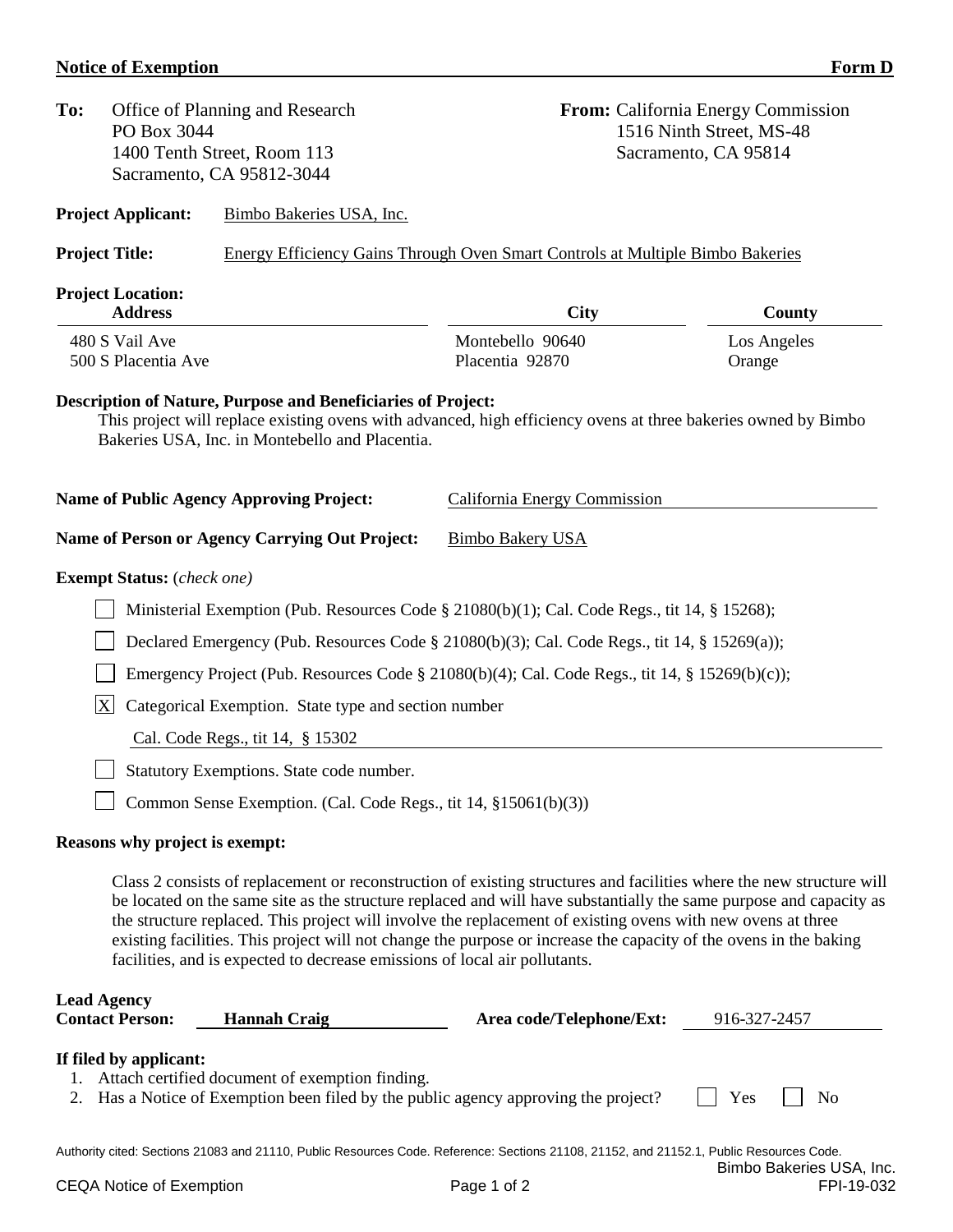| <b>Signature:</b>                   | Date:                            | <b>Title:</b> |
|-------------------------------------|----------------------------------|---------------|
| <b>Signed by Responsible Agency</b> |                                  |               |
| <b>Signed by Lead Agency</b>        |                                  |               |
| <b>Signed by Applicant</b>          | Date received for filing at OPR: |               |